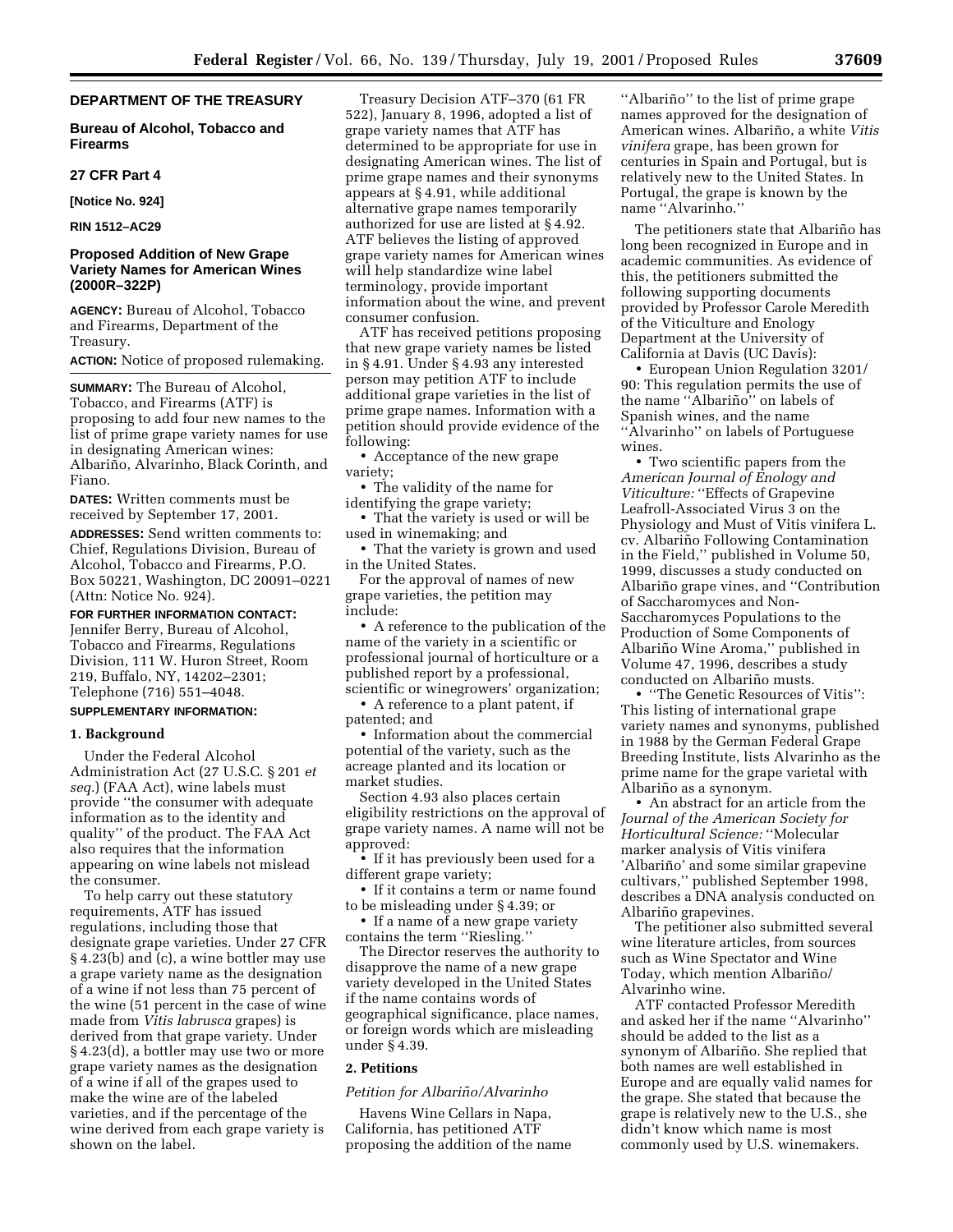She noted that UC Davis has an example of the grapevine in its collection and uses the name ''Alvarinho'', most likely because the plant originally came from Portugal.

Havens Wine Cellar reports that it has  $2\frac{1}{2}$  acres of Albariño in production, with the first crop picked in 1999. They also presented evidence that at least two other California wineries are also growing Albariño. ATF knows of a Virginia winery that is also growing the grape. The petitioner comments that American consumers are looking for new and exciting varietals and Albariño fills this niche.

Based on the evidence presented by the petitioner, ATF proposes the addition of this grape to the list of American grape variety names. Since the evidence indicates that both names are equally valid, ATF proposes to add the names "Albariño" and "Alvarinho" to § 4.91 as prime names and as synonyms.

# *Petition for Black Corinth*

Hallcrest Vineyards in Felton, California, has petitioned ATF to include the grape variety Black Corinth on the list of prime grape names approved for the designation of American wines. Black Corinth grapes are widely grown in California, where the vast majority of them are dried into raisins and marketed under the name ''Zante Currant.''

As evidence of the grape's acceptance and use in California, Hallcrest Vineyards submitted the following statistical reports issued by the State of California:

• Final Grape Crush Report for the 1999 crop, issued by the California Department of Food and Agriculture.

• California Grape Acreage report for 1999, issued by the California Agricultural Statistics Service, in cooperation with the U.S. Department of Agriculture.

Both reports include statistical tables with the data broken down by grape varietal, including Black Corinth. According to Table 2 of the Grape Acreage report, there were 2,384 standing acres of Black Corinth planted in California in 1999. The petitioner states these tables are clear evidence that the grape is grown in California and is recognized by the California Department of Food and Agriculture.

Other documentation of the grape includes The Oxford Companion to Wine (Jancis Robinson, Oxford University Press, 1999), which states that Black Corinth is one of the most commonly used grape varieties in the world raisin industry, and has on occasion been used in winemaking. The Office International de la Vigne et du Vin, an international association for wine, officially recognizes the names ''Black Corinth'' and ''Zante Currant'' for the grape.

Hallcrest Vineyards states it has made a fruity, blush dessert wine from the Black Corinth grape. ATF is aware of at least one other winery using the grape to produce a table wine. Because the evidence satisfies the requirements of § 4.93, ATF proposes to add Black Corinth to the list of prime grape names in § 4.91. Because ATF feels that the name ''Zante Currant'' may mislead the consumer into thinking the wine is made from currants and not grapes, it is not proposing the name as a synonym. ATF, however, welcomes comments on this issue.

### *Petition for Fiano*

United Distillers and Vintners North America, Inc. (UDV) has petitioned ATF for the addition of the name ''Fiano'' to the list of prime grape names approved for the designation of American wines. UDV owns three wineries in California—Beaulieu Vineyards, Glenn Ellen Carneros Winery, and Blossom Hill.

Fiano is a white varietal, long grown in the Campania region of Italy where it is used to produce the Denominazione di Origine Controllata wine Fiano di Avellino. According to information submitted by the petitioner, Fiano is an old grape with a history that can be traced back to the ancient Romans. An order for Fiano wine was placed in the register of the Holy Roman Emperor Frederick II (1215–1250), and Charles d'Anjou (1227–1285) was known to have planted 16,000 Fiano vines. Reference sources referring to the Fiano grape include The New Sotheby's Wine Encyclopedia (Tom Stevenson, DK Publishing, Inc., 1997) and The Oxford Companion to Wine (Jancis Robinson, Oxford University Press, 1999).

As evidence of the grape's use in the U.S., UDV has submitted a price list from Herrick Grapevines in St. Helena, California, listing Fiano in the grapevine inventory. According to this inventory, the Fiano was planted in 1997 and was obtained from Duarte Nursery in Modesto, California. UDV further states that Beaulieu Vineyard has produced two vintages of Fiano wine, and it has submitted evidence that at least three other California vineyards and one New York vineyard are also growing Fiano. The petitioner submitted a letter from Monterey Pacific, one of the California growers, stating that they've had five years of experience with Fiano, and find it to be a grape with distinctive varietal character.

Based on the evidence presented in the petition, ATF is proposing the Fiano grape for inclusion in § 4.91.

## **3. Public Participation**

# *Who May Comment on This Notice?*

ATF requests comments from all interested parties. We will carefully consider all comments we receive on or before the closing date. We will also carefully consider comments we receive after that date if it is practical to do so, but we cannot assure consideration for late comments. ATF specifically requests comments on the clarity of this proposed rule and how it may be made easier to understand.

#### *Can I Review Comments Received?*

Copies of the petitions and written comments in response to this notice of proposed rulemaking will be available for public inspection during normal business hours at: ATF Reference Library, Office of Liaison and Public Information, Room 6480, 650 Massachusetts Avenue, NW., Washington, DC 20226.

## *Will ATF Keep My Comments Confidential?*

ATF cannot recognize any material in comments as confidential. All comments and materials may be disclosed to the public. If you consider your material to be confidential or inappropriate for disclosure to the public, you should not include it in the comments. We may also disclose the name of any person who submits a comment. A copy of this notice and all comments will be available for public inspection during normal business hours at: ATF Reference Library, Office of Liaison and Public Information, Room 6300, 650 Massachusetts Avenue, NW., Washington, DC 20226.

#### *How do I Send Facsimile Comments?*

You may submit comments of not more than three pages by facsimile transmission to (202) 927–8525. Facsimile comments must:

- Be legible.
- Reference this notice number.<br>• Be  $8\frac{1}{2}$   $\times$  11" in size.
- 
- Be  $8^{1/2}$   $\times$  11" in size.<br>• Contain a legible write • Contain a legible written signature.
- Be not more than three pages.

We will not acknowledge receipt of facsimile transmissions. We will treat facsimile transmissions as originals.

### *How Do I Send Electronic Mail (E-mail) Comments?*

You may submit comments by e-mail by sending the comments to *nprm@atfhq.atf.treas.gov.* You must follow these instructions. E-mail comments must: